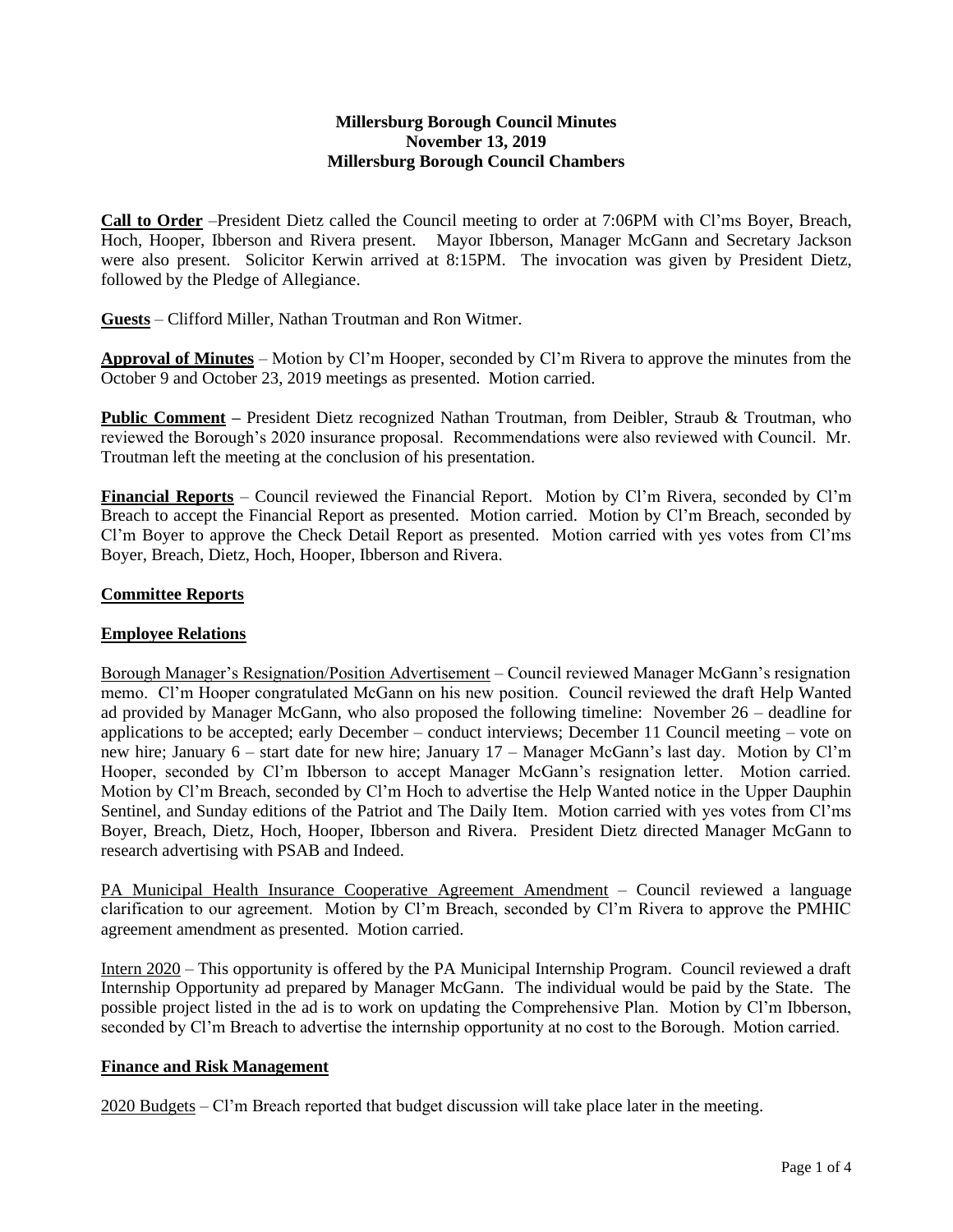# **Parks and Recreation**

MYO Park Clean-Up – Cl'm Boyer reported that Grosser's will be doing the clean-up work at the MYO Park next Monday and Tuesday. The Public Works crew will assist.

Concession Stand Lease – Council reviewed the proposed lease for 2020. Manager McGann reported that there are two changes – the rent has been increased to \$75 per month and Ms. Shiffer requests being able to end the season on September 30, rather than October 31. Motion by Cl'm Rivera, seconded by Cl'm Breach to approve the lease agreement as presented for 2020 for the tenant's signature. Motion carried.

**Property** – Chairman Rivera had nothing to report.

Bid Opening – There were no bids submitted for the Council Room six chairs, wooden desk or room dividers. Council agreed to post on the Borough's website that these items are offered free, first come, first served. The items will be kept indoors.

Bulletin Board – Manager McGann reported that a second bulletin board is requested for the hallway. Many times, there isn't sufficient room to post all the required materials, plus the community events. Council approved getting a second bulletin board.

**Public Safety –** Chairman Ibberson had nothing to report.

2020 Humane Society Contract – Council reviewed the 2020 contract between the Borough and the Humane Society. There is a \$250 non-refundable contract fee, as in previous years. No additional deposit is due at this time. Motion by Cl'm Hooper, seconded by Cl'm Rivera to approve the Humane Society contract for 2020 as presented, including the animal rescue service and animal pick-up service options. Motion carried with yes votes from Cl'ms Boyer, Breach, Dietz, Hoch, Hooper, Ibberson and Rivera.

**Streets** – Chairman Hoch had nothing to report.

Borough Resolution No. 19-12 - 2020 Paving/Dauphin County Infrastructure Bank Loan – Manager McGann presented this resolution which would provide for the Borough to borrow funds from the DCIB to complete a major paving project on multiple streets. Council would need to decide between two re-payment plans, a 10 year loan at .5% interest rate or a 20 year loan at 2% interest rate. The annual principal payment and monthly interest payments would be paid out of the Liquid Fuels allotment for the duration of the loan. Principal payment figures were provided, but they were determined to be incorrect and the matter was then tabled.

### **Economic Development**

Report from Chairman – Cl'm Dietz reported that the Borough is promoting the Shop Small 17061 event, which will be held on November 29<sup>th</sup> and 30<sup>th</sup>. There are 14 businesses participating so far. President Dietz will be creating a Facebook event shortly. He is also working on updating the tourism brochure.

### **Mayor's Report**

Borough Resolution No. 19-13 – Warrantless Arrests – This resolution provides for the Police to have the power of arrest without a warrant in specific instances. Mayor Ibberson reported that Solicitor Kerwin has approved the language. Motion by Cl'm Rivera, seconded by Cl'm Ibberson to approve Borough Resolution 19-13 as presented. Motion carried.

Cl'm Hooper left the meeting.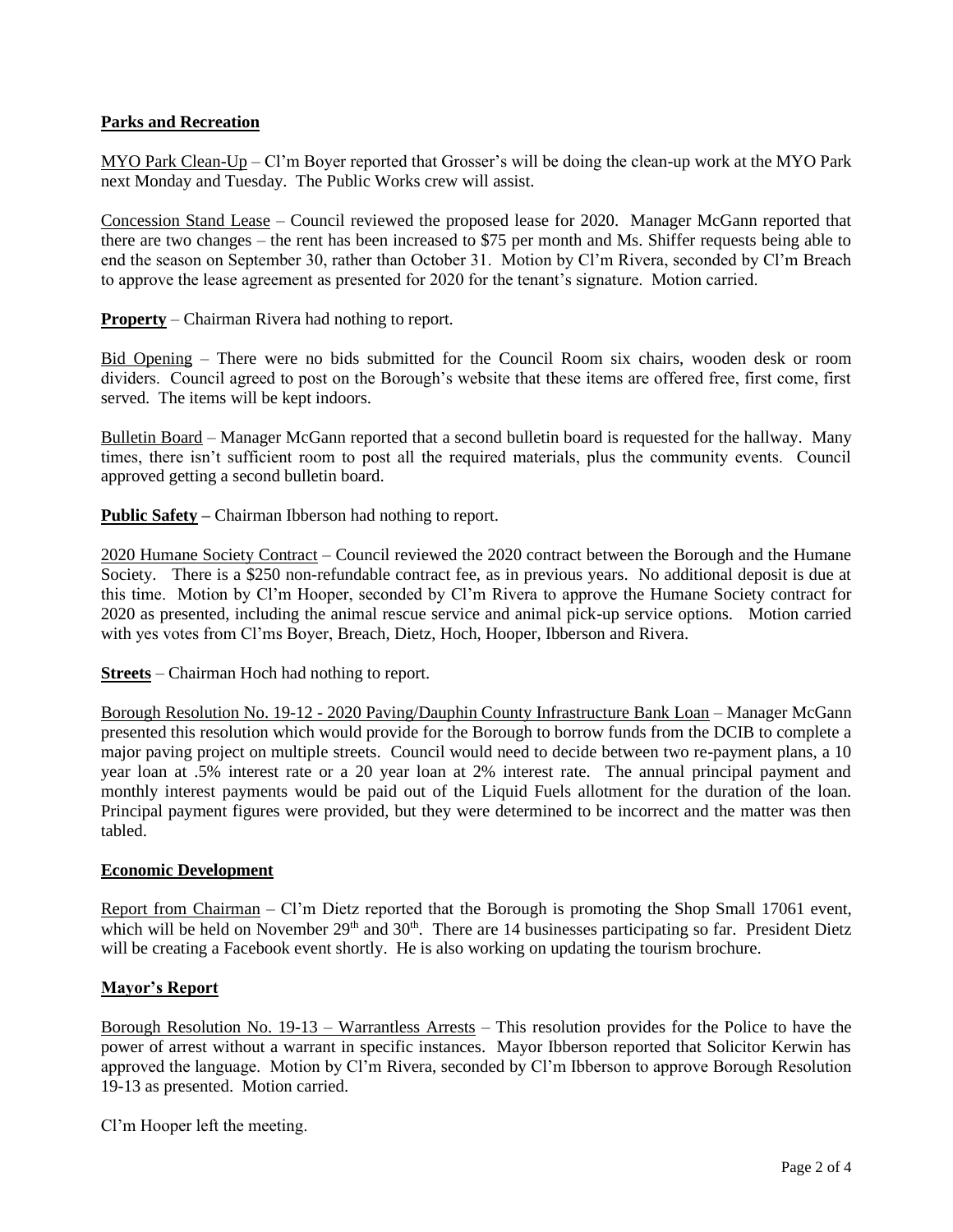**Manager's Report –** Written report was provided to all Cl'ms. Manager McGann reported that Comcast advised that they will be revising the Franchise Agreement that Council recently approved, with clarifications on the TV services for the Fire House and Borough Building if opted for. The revised agreement should be ready for Council action at the December 11<sup>th</sup> Council meeting. The Fire Company will need to be advised that they will need to start paying for this service.

# **Unfinished Business**

Update on Millersburg Fire Company Agreement – This will be discussed in executive session once Solicitor Kerwin arrives.

### **New Business**

Upper Paxton Township Salt Invoice – Council reviewed the invoice for last season's salt and anti-skid pickups. Motion by Cl'm Rivera, seconded by CL' Ibberson to pay Upper Paxton Township's invoice for \$4,694.60. Motion carried with yes votes from Cl'ms Boyer, Breach, Dietz, Hoch, Ibberson and Rivera.

Dennis Maloskey Email – Manager McGann requested Council direction in responding to Mr. Maloskey's email. Mr. Maloskey owns a vacant property on Center Street. He was advised by letter that he is in violation of the Borough's Property Maintenance Ordinance, specifically that the building's windows are uncovered. Mr. Maloskey's emailed response to the Borough's letter questioned how covering the windows protects the health, safety and welfare of the Borough residents. President Dietz directed Manager McGann to compose a letter to Mr. Maloskey that conveys the ordinance's intent in covering vacant store windows to preserve the look and feel of the town, and protect property values. McGann is to work on the Borough's response in consultation with Cl'm Boyer.

Solicitor Kerwin arrived.

Discussion on Commonwealth Code Inspection Services – Council discussed issues reported to them concerning Ed Fegley, the Borough Codes Enforcement Officer. President Dietz directed Manager McGann to compose a report to be sent to Mr. Fegley and his parent company, detailing the issues, including frequency of work days in Millersburg Borough, missed appointments scheduled at his request, lengthy turnaround times for issuing UCC permits, and giving conflicting direction to property owners. The draft will be reviewed by President Dietz and Cl'm Boyer.

President Dietz called an executive session at 8:20PM for legal matters and a personnel issue. Mr. Miller and Mr. Witmer left Council Chambers. Solicitor Kerwin left the meeting at the conclusion of the executive session.

The meeting was called back into regular session at 9:20PM.

Millersburg Fire Company Agreement – Motion by Cl'm Hoch, seconded by Cl'm Breach to make the following offer to the Fire Company: fire protection tax would be set at .825 mills for 2020, .850 mils for 2021 and .875 mills for 2022. Fire Relief Association financial reports are to be furnished to the Council on a monthly basis. Prior provisions regarding Council approval of Fire Company officers and removal of a member from the Fire Company are dropped. Motion carried with yes votes from Cl'ms Boyer, Breach, Dietz, Hoch, Ibberson and Rivera. President Dietz directed Manager McGann to compose a letter to the Fire Company, with the information above, copying Upper Paxton Township.

**Communications** – All communications were made available to Cl'ms.